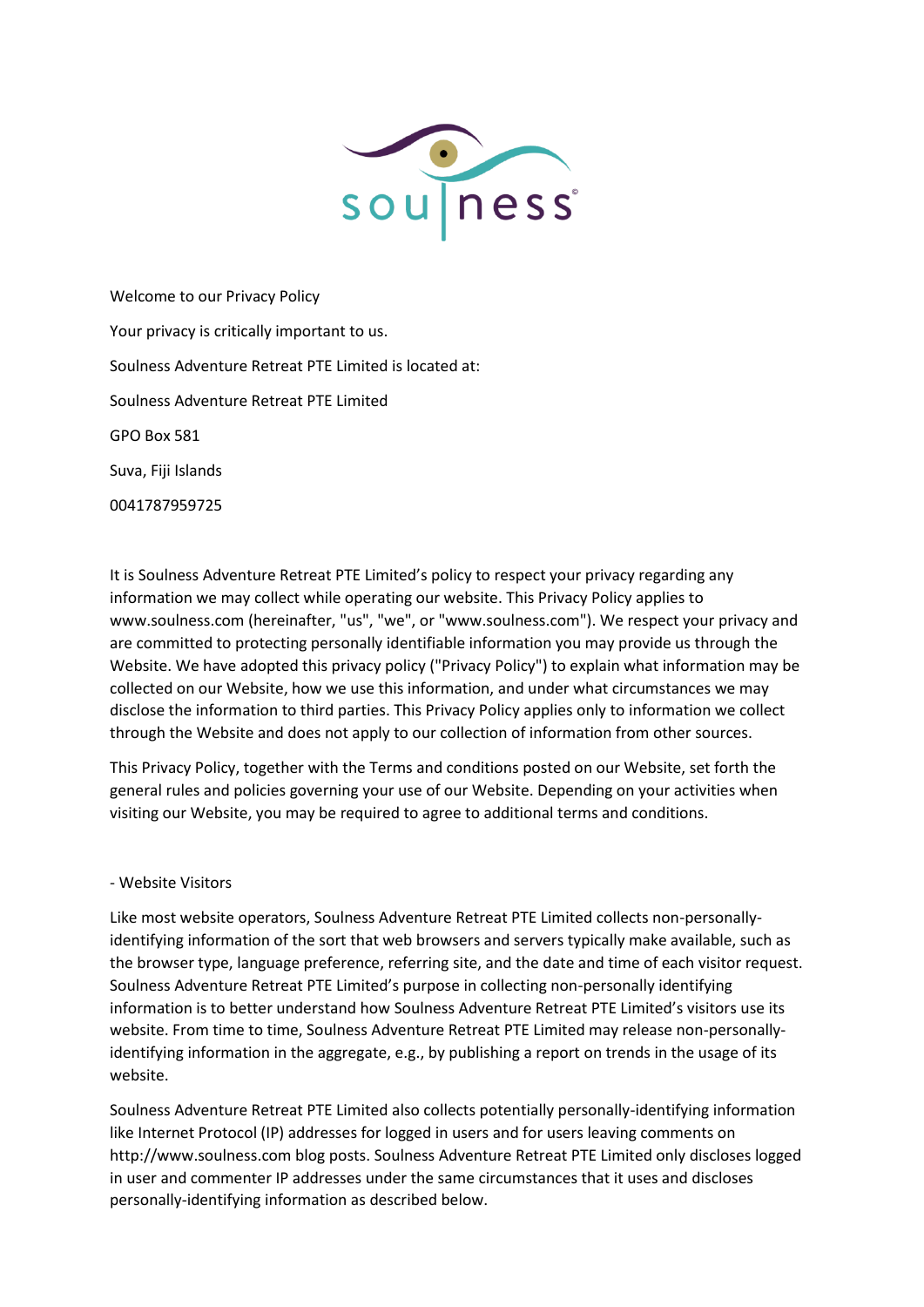## - Gathering of Personally-Identifying Information

Certain visitors to Soulness Adventure Retreat PTE Limited's websites choose to interact with Soulness Adventure Retreat PTE Limited in ways that require Soulness Adventure Retreat PTE Limited to gather personally-identifying information. The amount and type of information that Soulness Adventure Retreat PTE Limited gathers depends on the nature of the interaction. For example, we ask visitors who sign up for a blog at http://www.soulness.com to provide a username and email address.

#### - Security

The security of your Personal Information is important to us, but remember that no method of transmission over the Internet, or method of electronic storage is 100% secure. While we strive to use commercially acceptable means to protect your Personal Information, we cannot guarantee its absolute security.

## - Advertisements

Ads appearing on our website may be delivered to users by advertising partners, who may set cookies. These cookies allow the ad server to recognize your computer each time they send you an online advertisement to compile information about you or others who use your computer. This information allows ad networks to, among other things, deliver targeted advertisements that they believe will be of most interest to you. This Privacy Policy covers the use of cookies by Soulness Adventure Retreat PTE Limited and does not cover the use of cookies by any advertisers.

#### - Links To External Sites

Our Service may contain links to external sites that are not operated by us. If you click on a third party link, you will be directed to that third party's site. We strongly advise you to review the Privacy Policy and terms and conditions of every site you visit.

We have no control over, and assume no responsibility for the content, privacy policies or practices of any third party sites, products or services.

#### - Aggregated Statistics

Soulness Adventure Retreat PTE Limited may collect statistics about the behavior of visitors to its website. Soulness Adventure Retreat PTE Limited may display this information publicly or provide it to others. However, Soulness Adventure Retreat PTE Limited does not disclose your personallyidentifying information.